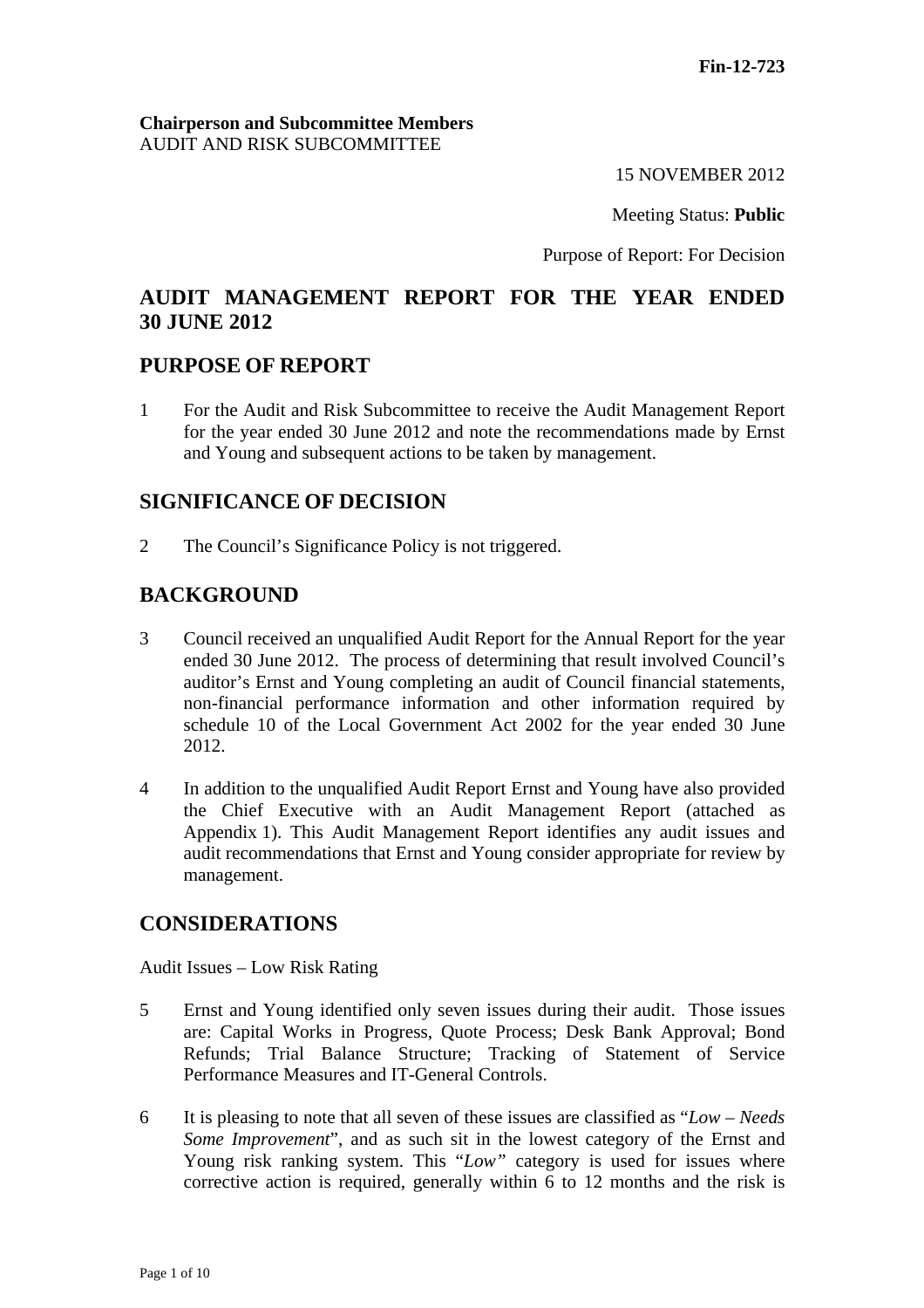defined as "*A weakness which does not seriously detract from the system of internal control and/or operational effectiveness/efficiency but which should nevertheless be addressed by management*".

#### Responses to Audit Issues

7 Council management has considered each of the issues raised, responded to them and recorded that response as appropriate in the Audit Management Report. At the time of writing two of the seven necessary actions to resolve an issue have been completed and the proposed action to be taken is detailed for the remaining five issues. The five remaining actions required have been listed in the attached table and included in the work programmes with target completion dates. These will be monitored and reported to the Chief Executive and the Senior Leadership Team and also to the Audit & Risk Subcommittee on a quarterly basis until all work is completed.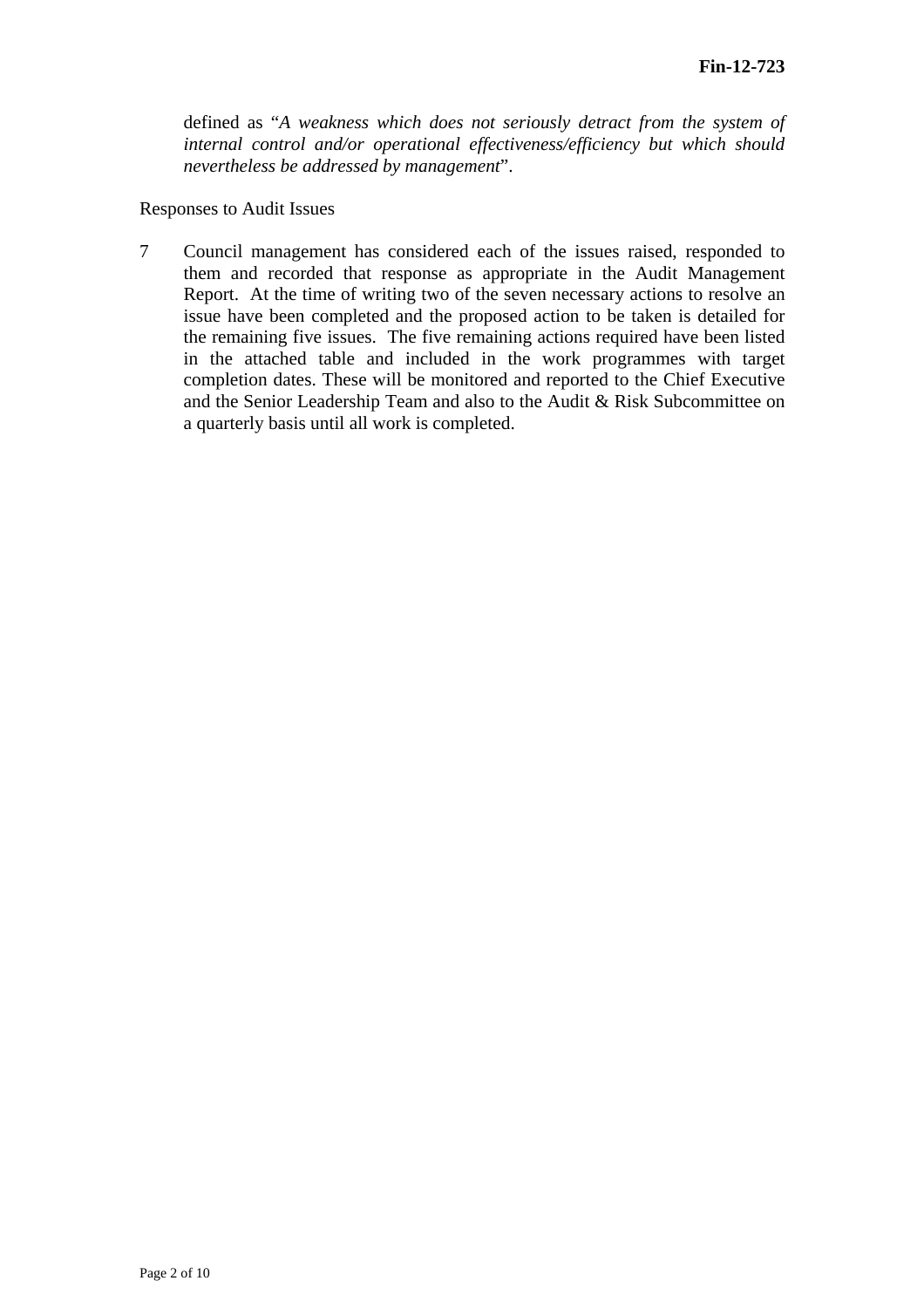8Observations – Low Risk Category Issues:

| <b>Audit Observation (1)</b>                                                                     | <b>Management Response</b> | <b>Action Plan</b>            | <b>Targeted Completion Date</b> |
|--------------------------------------------------------------------------------------------------|----------------------------|-------------------------------|---------------------------------|
| <b>Capital Works in Progress</b>                                                                 |                            |                               |                                 |
| Our review of the Capital Works in Progress                                                      | Management will review     | Work in process summaries     | December 2012                   |
| (CWIP) balance at 30 June 2012 identified some                                                   | the Capital Works in       | reported to Asset Managers    |                                 |
| assets which should have been capitalised during                                                 | Progress (CWIP) on a       | and Group Managers on a       | Ongoing monitoring              |
| the year. This resulted in an audit adjustment for                                               | monthly basis to ensure    | monthly basis to ensure asset |                                 |
| both the transfer of assets and an additional                                                    | that all items are         | information provided and      |                                 |
| depreciation charge. Failure to ensure items are                                                 | capitalised in a timely    | updated on a timely basis.    |                                 |
| capitalised in a timely manner results in                                                        | basis.                     |                               |                                 |
| depreciation expense not being recognised                                                        |                            |                               |                                 |
| appropriately. As depreciation is funded by rates<br>there is a risk that Council could not only |                            |                               |                                 |
| understate depreciation expenditure but also have                                                |                            |                               |                                 |
| funding shortfalls. We recommend management                                                      |                            |                               |                                 |
| regularly review CWIP to ensure items are                                                        |                            |                               |                                 |
| capitalised on a timely basis.                                                                   |                            |                               |                                 |
|                                                                                                  |                            |                               |                                 |
|                                                                                                  |                            |                               |                                 |
|                                                                                                  |                            |                               |                                 |
|                                                                                                  |                            |                               |                                 |
|                                                                                                  |                            |                               |                                 |
|                                                                                                  |                            |                               |                                 |
|                                                                                                  |                            |                               |                                 |
|                                                                                                  |                            |                               |                                 |
|                                                                                                  |                            |                               |                                 |
|                                                                                                  |                            |                               |                                 |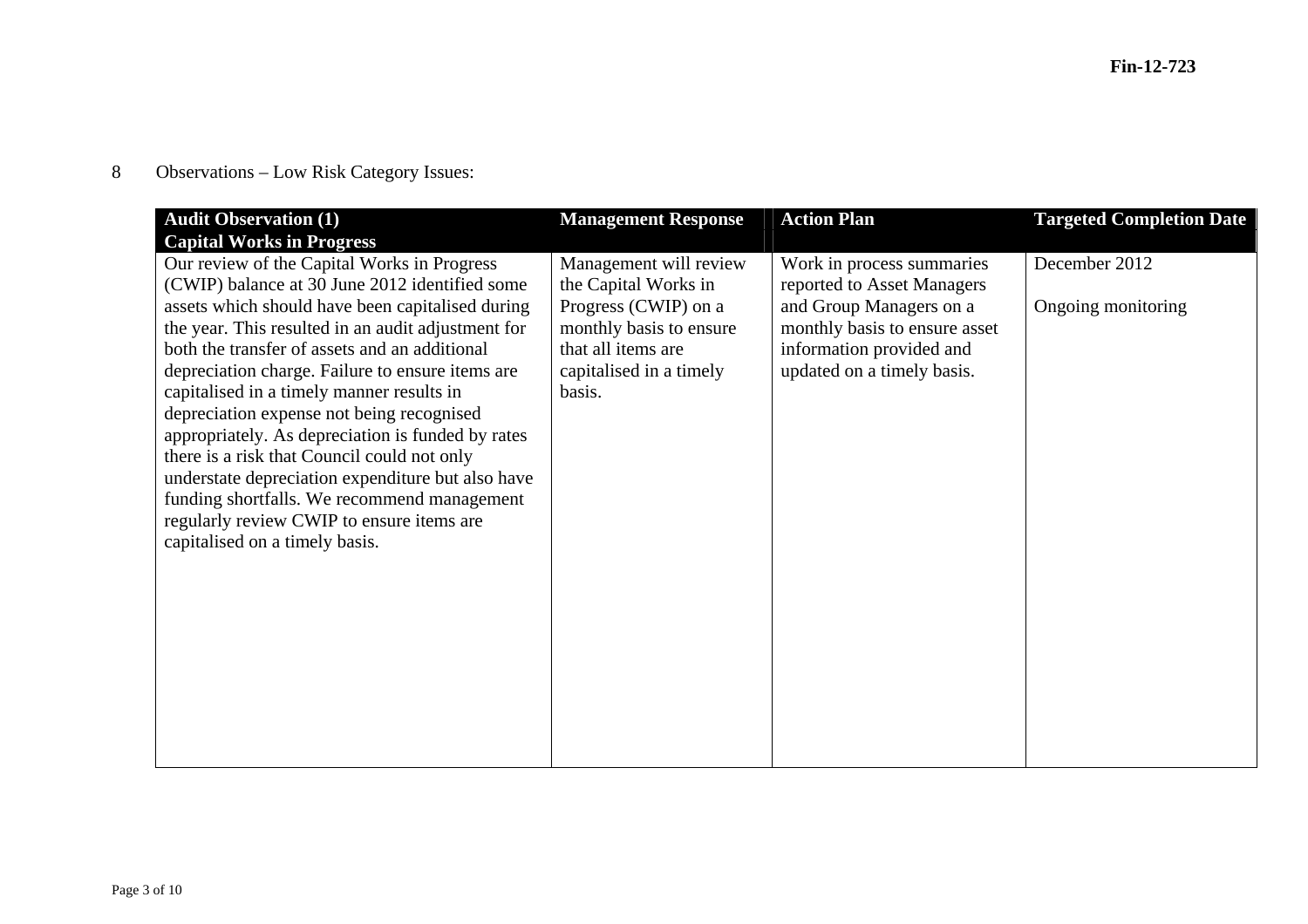| <b>Audit Observation (2)</b>                                                                                                                                                                                                                                                                                                                                                                                                                                                                                                                                                                                                                                                                                                                                                                                                                                                                                       | <b>Management Response</b>                                                                                                                                                                                                                         | <b>Action Plan</b>                                                                                                                                                                                      | <b>Targeted Completion Date</b>                                                                           |
|--------------------------------------------------------------------------------------------------------------------------------------------------------------------------------------------------------------------------------------------------------------------------------------------------------------------------------------------------------------------------------------------------------------------------------------------------------------------------------------------------------------------------------------------------------------------------------------------------------------------------------------------------------------------------------------------------------------------------------------------------------------------------------------------------------------------------------------------------------------------------------------------------------------------|----------------------------------------------------------------------------------------------------------------------------------------------------------------------------------------------------------------------------------------------------|---------------------------------------------------------------------------------------------------------------------------------------------------------------------------------------------------------|-----------------------------------------------------------------------------------------------------------|
| <b>Quote Process</b>                                                                                                                                                                                                                                                                                                                                                                                                                                                                                                                                                                                                                                                                                                                                                                                                                                                                                               |                                                                                                                                                                                                                                                    |                                                                                                                                                                                                         |                                                                                                           |
| Our review of debtors and provisions identified<br>two debtors in dispute as a result of quotes for<br>resource consent being significantly different than<br>the actual charges. The difference between actual<br>costs and the original quotes were due to a change<br>in resource requirement of which both customers<br>were aware. While there is no dispute over the<br>change in the extent of work, the customers were<br>not updated during the process as to the extent of<br>the change in costs. Disputes result in Council<br>incurring additional cost and time to reach a<br>resolution. There is potential to reduce this if there<br>is greater communication in relation to the cost<br>impact resulting from a change in resource<br>requirement. We recommend where there are<br>requirement changes customers are notified<br>formally of the updated costs prior to<br>commencement of work. | Council will ensure that<br>clients are kept fully<br>informed as much as<br>practicable of any changes<br>to original quotes that<br>could impact on the final<br>cost. This should avoid<br>any disputes when the final<br>invoices are charged. | Processes to be set up to ensure<br>clients kept informed as much<br>as practicable on any changes<br>to original quotations.<br>Also ensure charging of all<br>costs undertaken on a monthly<br>basis. | Processes will be<br>incorporated as part of<br>improvements to Regulatory<br>functions by February 2013. |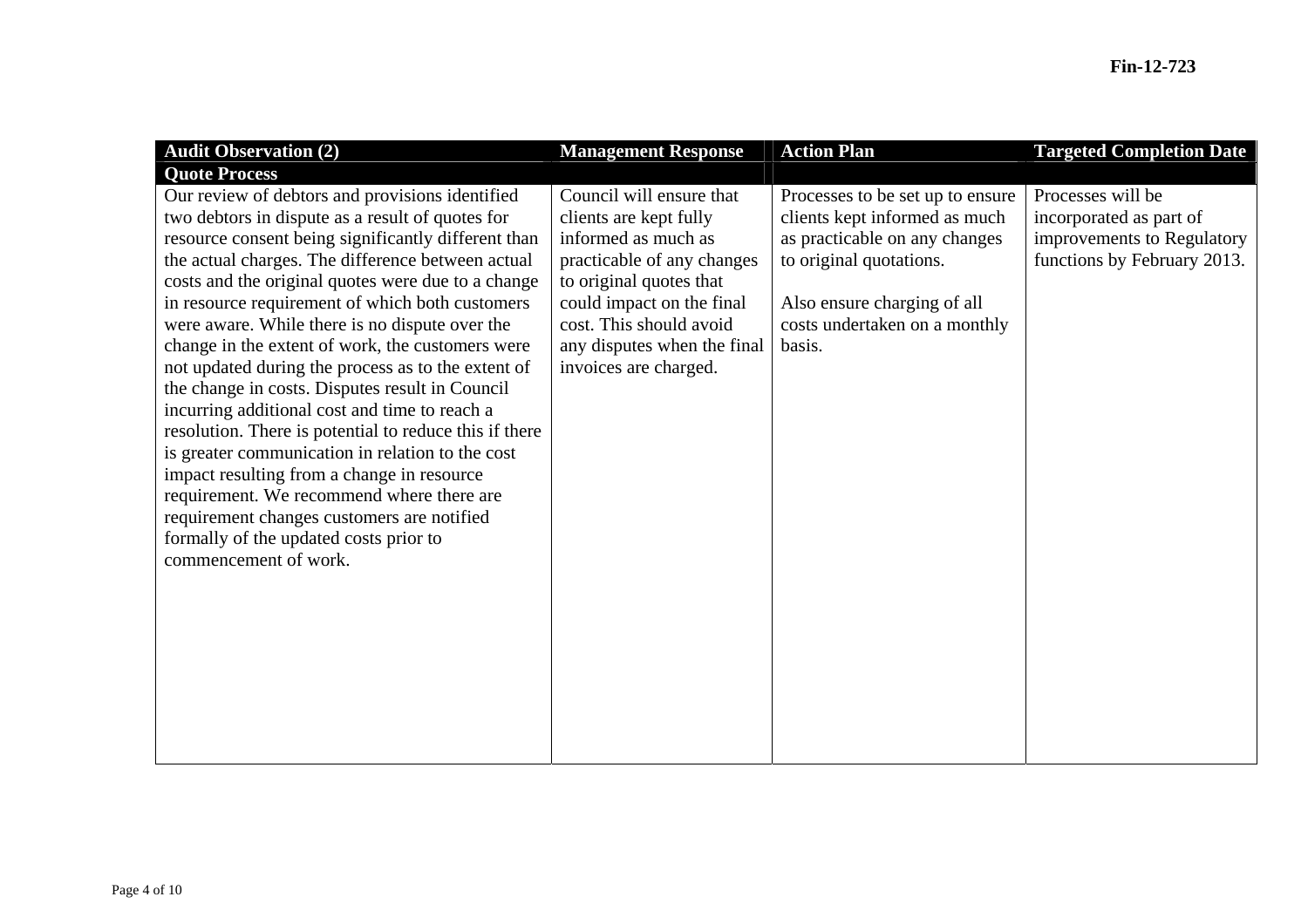| <b>Audit Observation (3)</b>                                                                                                                                                                                                                                                                                                                                                                                                       | <b>Management Response</b>                                                                                                                                                                                                                                                                   | <b>Action Plan</b>     | <b>Targeted Completion Date</b> |
|------------------------------------------------------------------------------------------------------------------------------------------------------------------------------------------------------------------------------------------------------------------------------------------------------------------------------------------------------------------------------------------------------------------------------------|----------------------------------------------------------------------------------------------------------------------------------------------------------------------------------------------------------------------------------------------------------------------------------------------|------------------------|---------------------------------|
| <b>Desk Bank Approval</b>                                                                                                                                                                                                                                                                                                                                                                                                          |                                                                                                                                                                                                                                                                                              |                        |                                 |
| Our testing of expenditure authorisation identified<br>two incidences where the Desk Bank summary<br>was not signed by the approver. We note the Desk<br>Bank system requires two authorisers using<br>unique codes before payment can be processed.<br>We therefore consider signing the Desk Bank<br>summary payments an unnecessary stage in the<br>process and recommend Council consider<br>discontinuing with this activity. | Council agrees with Ernst<br>& Young's comments that<br>the Desk Bank summary<br>payment schedule does not<br>need to be signed because<br>the Desk Bank system<br>requires two authorisers<br>with unique identification<br>codes to authorise<br>payments before they can<br>be processed. | Activity discontinued. | Completed                       |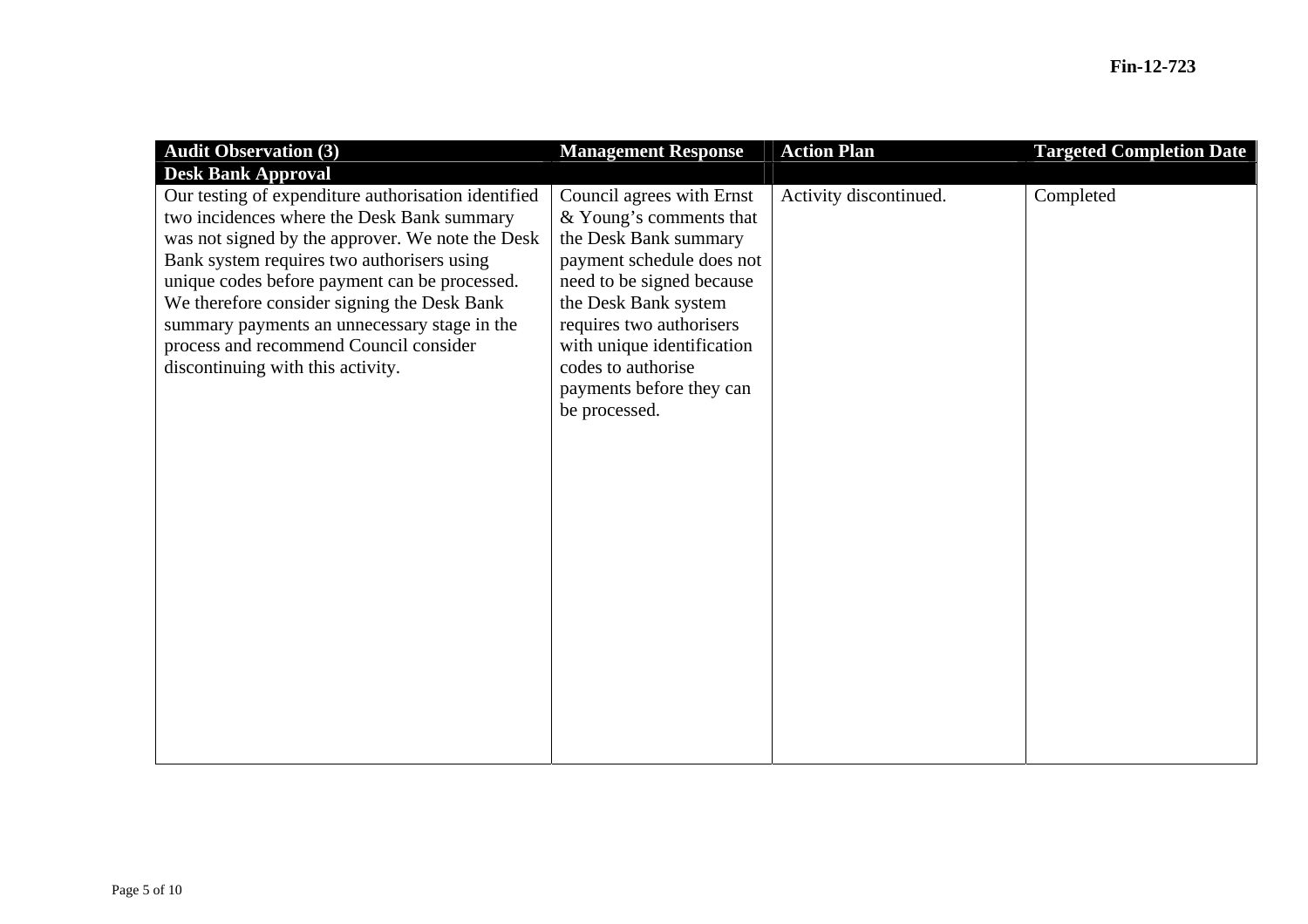| <b>Audit Observation (4)</b>                                                                                                                                                                                                                                                                                                                                                                                                                                                                                 | <b>Management Response</b>                                                                                                                                                                                                                                                                                                                                                                                                                                                                                                                                                            | <b>Action Plan</b>                                                                                                                                                                                                                                                                                                                                                                                                                                                                                                                                                                                                                                                                         | <b>Targeted Completion Date</b>                                                                                                         |
|--------------------------------------------------------------------------------------------------------------------------------------------------------------------------------------------------------------------------------------------------------------------------------------------------------------------------------------------------------------------------------------------------------------------------------------------------------------------------------------------------------------|---------------------------------------------------------------------------------------------------------------------------------------------------------------------------------------------------------------------------------------------------------------------------------------------------------------------------------------------------------------------------------------------------------------------------------------------------------------------------------------------------------------------------------------------------------------------------------------|--------------------------------------------------------------------------------------------------------------------------------------------------------------------------------------------------------------------------------------------------------------------------------------------------------------------------------------------------------------------------------------------------------------------------------------------------------------------------------------------------------------------------------------------------------------------------------------------------------------------------------------------------------------------------------------------|-----------------------------------------------------------------------------------------------------------------------------------------|
| <b>Bond Refunds</b>                                                                                                                                                                                                                                                                                                                                                                                                                                                                                          |                                                                                                                                                                                                                                                                                                                                                                                                                                                                                                                                                                                       |                                                                                                                                                                                                                                                                                                                                                                                                                                                                                                                                                                                                                                                                                            |                                                                                                                                         |
| Council retain a bond when resource and building<br>consents are requested. This is held as a liability<br>until work is completed and the customer requests<br>a refund. At 30 June 2012 bonds held for resource<br>consents totalled \$343k and \$658k for building<br>consents. We note some deposits date back to<br>2000. Given the age of some of these deposits we<br>suggest Council review the likelihood of work<br>being completed and consider whether some of<br>these liabilities be released. | The Council acknowledges<br>that there are some Bonds<br>that have been held for a<br>number of years and<br>investigation work will be<br>carried out to ensure that<br>these Bonds are released<br>where work has been<br>completed. The Bonds<br>held will be reviewed on a<br>regular basis.<br>It needs to be<br>acknowledged that some<br>of this work has been put<br>on-hold at the request of<br>the Developers due to the<br>economic downturn and<br>some of these need to be<br>further followed up to see<br>whether they intend to<br>continue with the<br>development. | All Bonds reviewed and<br>released when work completed<br>included as part of<br>Regulatory/Compliance<br>Finance Work programme.<br>The outstanding Bonds will be<br>split between those less than 12<br>months old and those over 12<br>months.<br>A full review of those Bonds<br>over 12 months old will be<br>incorporated in the work<br>programmes of Finance,<br>Regulatory and Infrastructure<br>to review and release these<br>Bonds within an agreed<br>timeframe.<br>For Bonds less than 12 months<br>Finance will send out monthly<br>outstanding bond lists to<br>Regulatory/Compliance,<br>Infrastructure for follow up on<br>work completed.<br>Will also include Contract | <b>Outstanding Bonds</b><br>monitored and reported on a<br>quarterly basis by December<br>2012.<br>Review completed by<br>30 June 2013. |
|                                                                                                                                                                                                                                                                                                                                                                                                                                                                                                              |                                                                                                                                                                                                                                                                                                                                                                                                                                                                                                                                                                                       | Retentions in Review.                                                                                                                                                                                                                                                                                                                                                                                                                                                                                                                                                                                                                                                                      |                                                                                                                                         |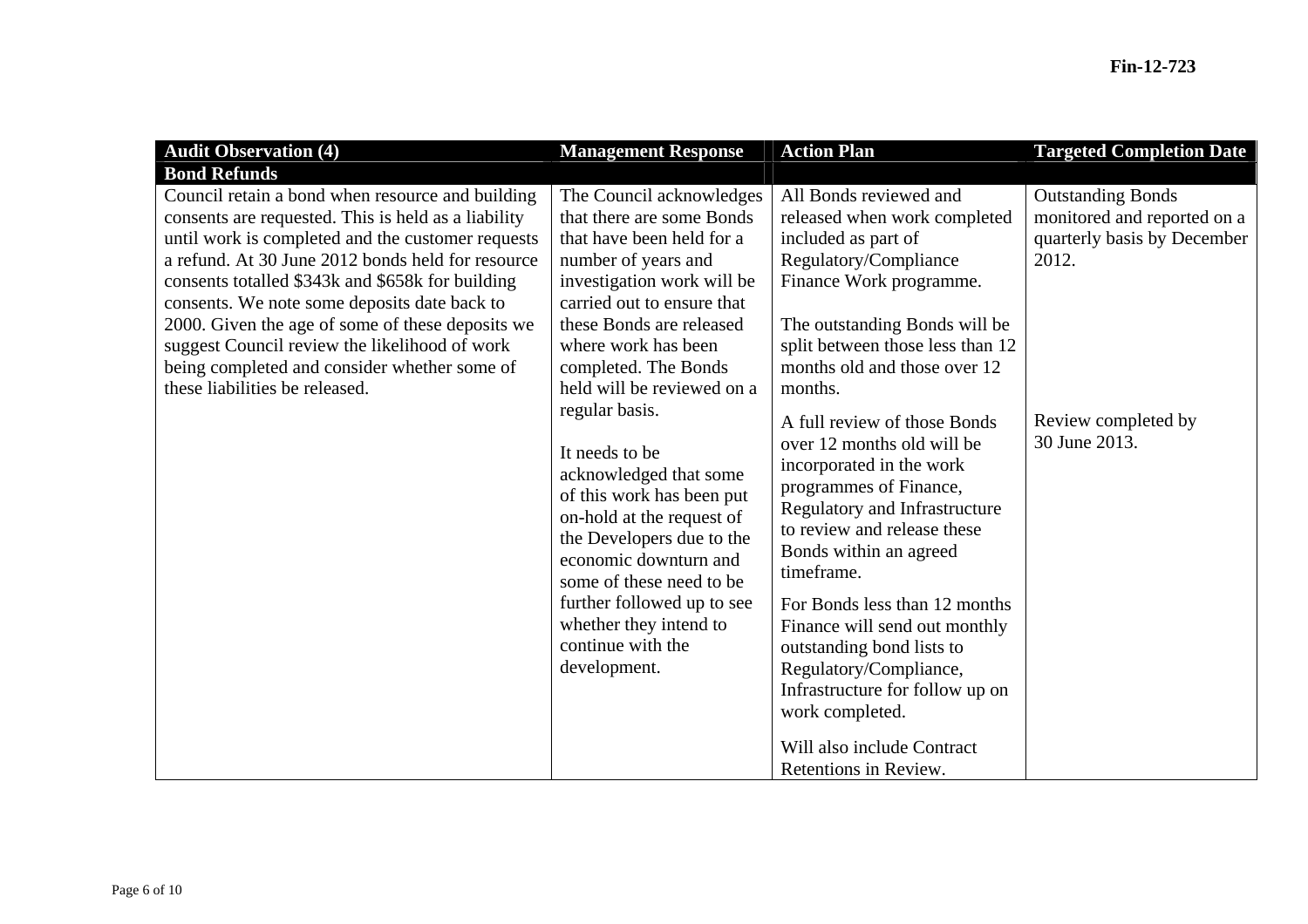| <b>Audit Observation (5)</b>                                                                                                                                                                                                                                                                                                                                                                                                                                                                                                                                                                                                                                                                                                                                                                                                                                                                                                                                                                                                                                                                                | <b>Management Response</b>                                                                                                                                                                                                                                                                                                                                      | <b>Action Plan</b>                                                                                                                                                                               | <b>Targeted Completion Date</b>   |
|-------------------------------------------------------------------------------------------------------------------------------------------------------------------------------------------------------------------------------------------------------------------------------------------------------------------------------------------------------------------------------------------------------------------------------------------------------------------------------------------------------------------------------------------------------------------------------------------------------------------------------------------------------------------------------------------------------------------------------------------------------------------------------------------------------------------------------------------------------------------------------------------------------------------------------------------------------------------------------------------------------------------------------------------------------------------------------------------------------------|-----------------------------------------------------------------------------------------------------------------------------------------------------------------------------------------------------------------------------------------------------------------------------------------------------------------------------------------------------------------|--------------------------------------------------------------------------------------------------------------------------------------------------------------------------------------------------|-----------------------------------|
| <b>Trial Balance Structure</b>                                                                                                                                                                                                                                                                                                                                                                                                                                                                                                                                                                                                                                                                                                                                                                                                                                                                                                                                                                                                                                                                              |                                                                                                                                                                                                                                                                                                                                                                 |                                                                                                                                                                                                  |                                   |
| Council's financial statements are prepared using<br>an Excel based model that draws from the NCS<br>trial balance. This spreadsheet is stored on a<br>shared drive. The mapping of the trial balance to<br>the Financial Statements is driven by formulae<br>within this spreadsheet. Excel can be easily<br>manipulated and errors in the mapping may go<br>unidentified. There is sufficient opportunity for<br>multiple personnel to change the spreadsheet<br>given it is on a shared drive and not protected by a<br>password. If this spreadsheet was changed or lost<br>it could distort the reporting in the financial<br>statements.<br>Our audit procedures have identified which<br>accounts in the NCS trial balance map to each line<br>item within the financial statements and we are<br>satisfied the balances reported are materially<br>correct. However we recommend Council<br>consider simplifying the process used to prepare<br>the financial statements, this could include<br>consideration of the ongoing need to include<br>source of funding in each eight digit account code. | A full review will be<br>undertaken of the current<br>excel based model with a<br>view to simplifying it and<br>making it more user<br>friendly and less complex.<br>The source of funding still<br>needs to be considered<br>because Council is<br>required to report on its<br>funding impact statement<br>under the new financial<br>reporting requirements. | A key project has been set up<br>in the Finance Group to carry<br>out a full review of the Annual<br>report spreadsheet model and<br>simplify the model and ensure<br>always password protected. | Project completed by May<br>2013. |
|                                                                                                                                                                                                                                                                                                                                                                                                                                                                                                                                                                                                                                                                                                                                                                                                                                                                                                                                                                                                                                                                                                             |                                                                                                                                                                                                                                                                                                                                                                 |                                                                                                                                                                                                  |                                   |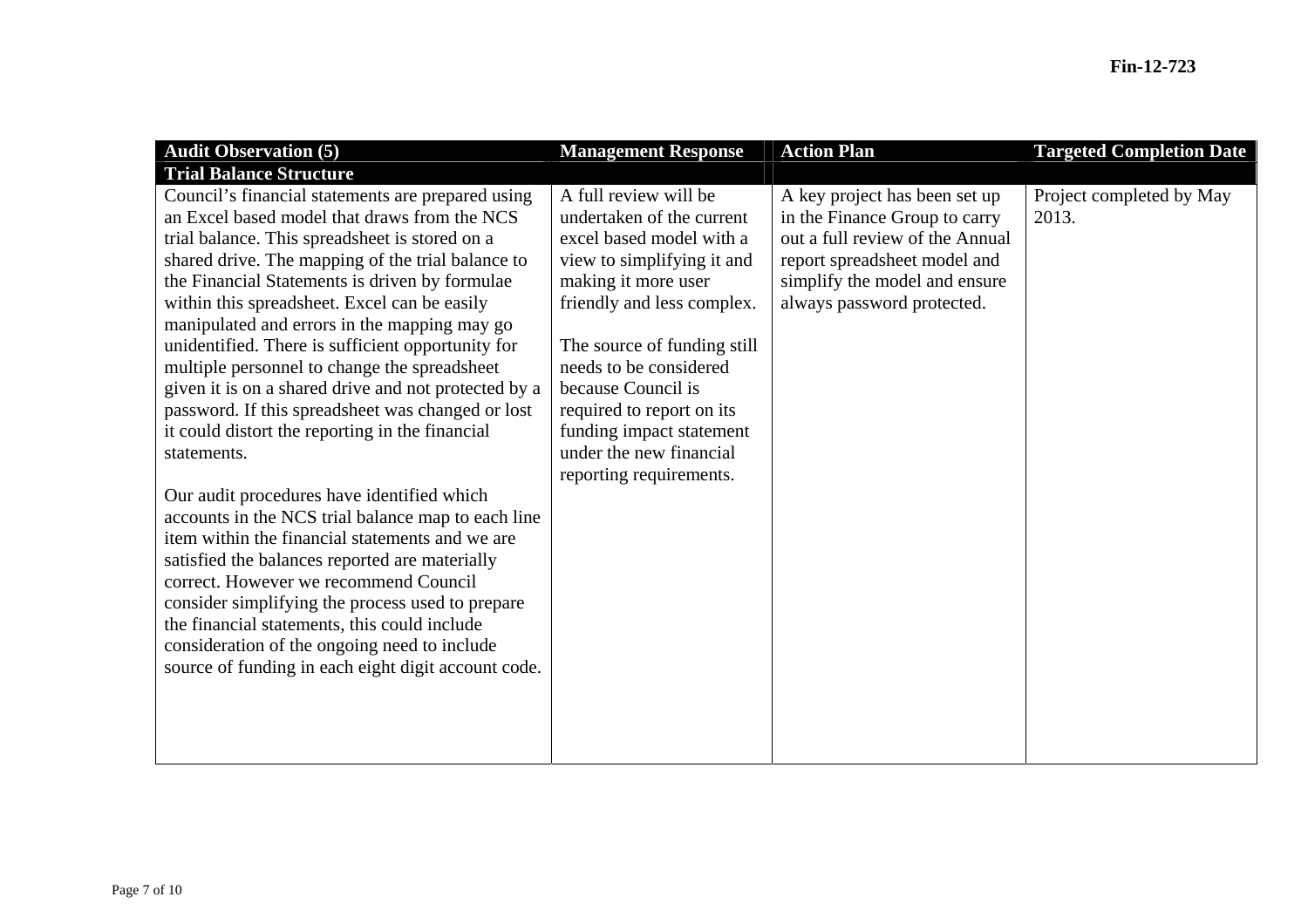| <b>Audit Observation (6)</b><br><b>Tracking of Statement of Service Performance (SSP) Measures</b>                                                                                                                                                                                                                                                                                                                                                                                                                                                                                                                                 | <b>Management Response</b>                                                                                                                                 | <b>Action Plan</b>        | <b>Targeted Completion Date</b> |
|------------------------------------------------------------------------------------------------------------------------------------------------------------------------------------------------------------------------------------------------------------------------------------------------------------------------------------------------------------------------------------------------------------------------------------------------------------------------------------------------------------------------------------------------------------------------------------------------------------------------------------|------------------------------------------------------------------------------------------------------------------------------------------------------------|---------------------------|---------------------------------|
| During our audit of the SSP we identified the<br>following measure where the underlying data was<br>insufficient to provide support for the asserted<br>performance in the SSP;<br>Maintenance requests are measured as follows:<br>non urgent requests responded to within 24<br>a.<br>hours<br>b. urgent request responded to within 8 hours.<br>Within the system there is the ability to identify a<br>request as urgent and non urgent. However this<br>distinction is not currently being made and<br>therefore cannot be reported. We recommend a<br>process is put in place to ensure this check is<br>made in the system. | Process has been changed<br>so that requests are now<br>being identified using a<br>check box to identify<br>whether requests are<br>urgent or non urgent. | Process has been changed. | Completed.                      |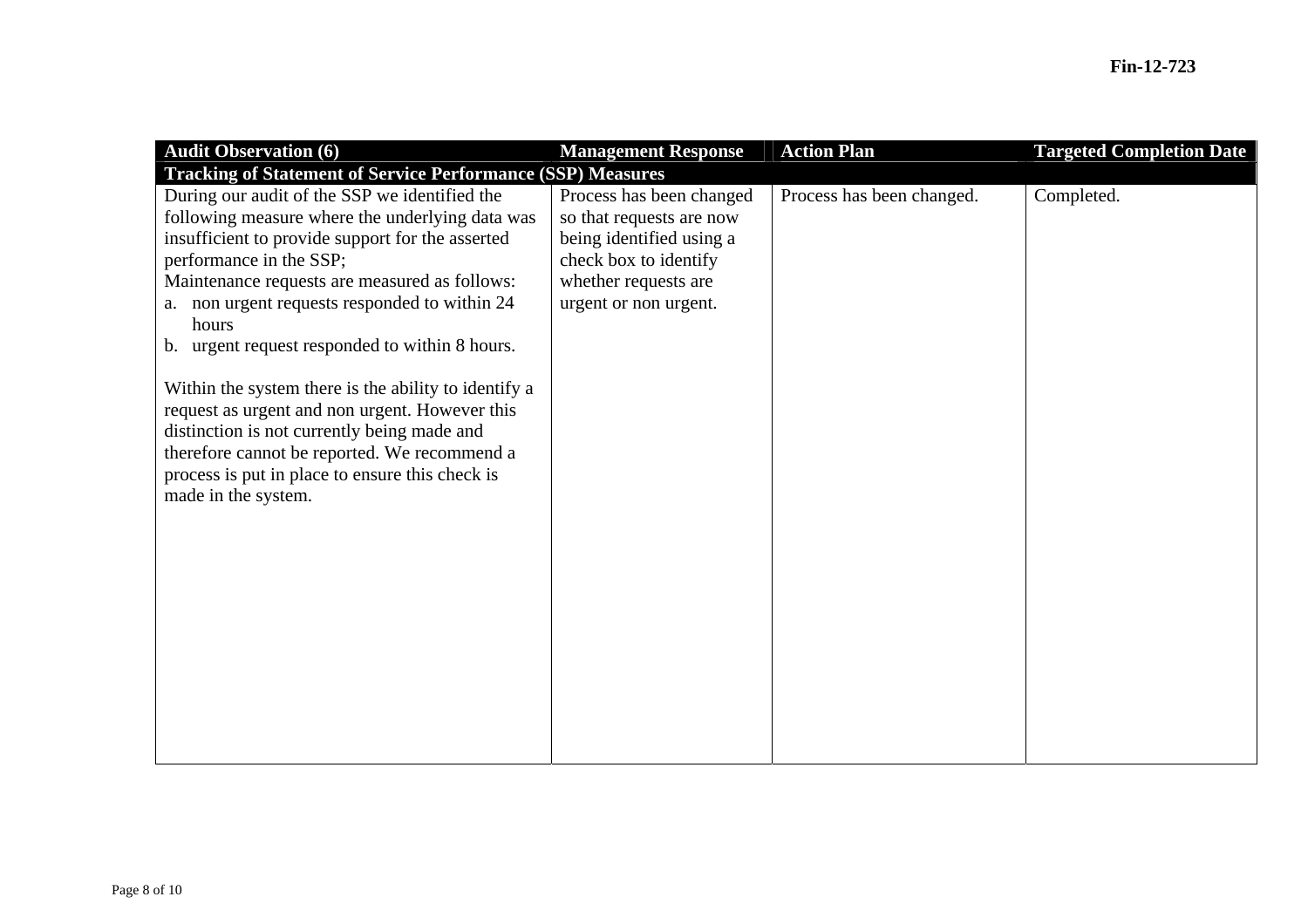| <b>Audit Observation (7)</b><br><b>IT General Controls</b>                                                                                                                                                                                                                                                                                                                         | <b>Management Response</b>                                                                                                                                                                                                                                                                                                                        | <b>Action Plan</b>                                                                          | <b>Targeted Completion Date</b>                       |
|------------------------------------------------------------------------------------------------------------------------------------------------------------------------------------------------------------------------------------------------------------------------------------------------------------------------------------------------------------------------------------|---------------------------------------------------------------------------------------------------------------------------------------------------------------------------------------------------------------------------------------------------------------------------------------------------------------------------------------------------|---------------------------------------------------------------------------------------------|-------------------------------------------------------|
| Based on our discussions with Council we note<br>there is no formal process to manage user access<br>and no formal access reviews are performed.<br>We recommend formal policies and procedures<br>are established to ensure users are added with<br>appropriate authority and access levels are<br>reviewed to ensure access is consistent with<br>authority and job description. | The current process for<br>establishing a new user<br>and defining their access<br>right requires their<br>Manager to fill out a New<br>User form stating what<br>they require access to. The<br>completed form is then<br>sent to the IT Help Desk.<br>Only the Technical<br>Infrastructure team has<br>authority to change user<br>permissions. | Document formal policies and<br>procedures over management<br>and monitoring IT user access | Policies and procedures in<br>place by December 2012. |
|                                                                                                                                                                                                                                                                                                                                                                                    | We will formalise this<br>current process into policy<br>and also formalise a<br>procedure for regular<br>reviews of user access<br>permissions.                                                                                                                                                                                                  |                                                                                             |                                                       |